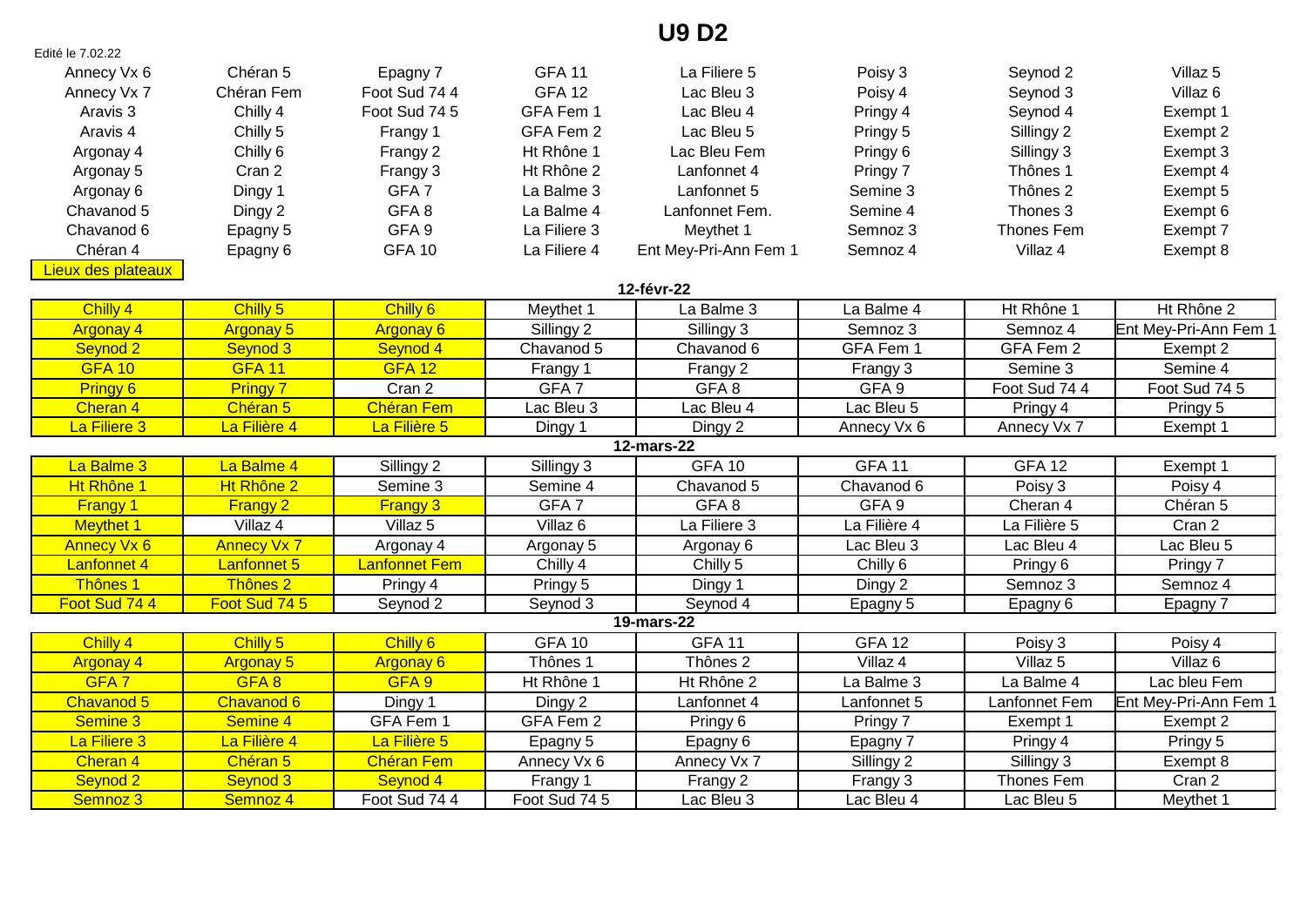|                            |                     |                     |               | 26-mars-22                                                                                                                                                                                          |                     |                     |                       |
|----------------------------|---------------------|---------------------|---------------|-----------------------------------------------------------------------------------------------------------------------------------------------------------------------------------------------------|---------------------|---------------------|-----------------------|
| Seynod 2                   | Seynod 3            | Seynod 4            | <b>GFA 10</b> | <b>GFA 11</b>                                                                                                                                                                                       | <b>GFA 12</b>       | Pringy 4            | Pringy 5              |
| Chavanod 5                 | Chavanod 6          | La Balme 3          | La Balme 4    | Lac Bleu 3                                                                                                                                                                                          | Lac Bleu 4          | Lac Bleu 5          | Exempt 1              |
| <b>GFA Fem 1</b>           | <b>GFA Fem 2</b>    | Frangy 1            | Frangy 2      | Frangy 3                                                                                                                                                                                            | Cheran 4            | Chéran 5            | Chéran Fem            |
| Sillingy 2                 | Sillingy 3          | Chilly 4            | Chilly 5      | Chilly 6                                                                                                                                                                                            | Argonay 4           | Argonay 5           | Argonay 6             |
| Thônes 1                   | Thônes 2            | <b>Thones Fem</b>   | Foot Sud 74 4 | Foot Sud 74 5                                                                                                                                                                                       | Dingy 1             | Dingy 2             | Exempt 2              |
| Poisy 3                    | Poisy 4             | GFA <sub>7</sub>    | GFA8          | GFA <sub>9</sub>                                                                                                                                                                                    | Annecy Vx 6         | Annecy Vx 7         | Exempt 8              |
| <b>Ent Mey-Pri-Ann Fem</b> | La Filiere 3        | La Filière 4        | La Filière 5  | Lanfonnet 4                                                                                                                                                                                         | Lanfonnet 5         | Lanfonnet Fem       | Lac bleu Fem          |
| Ht Rhône 1                 | Ht Rhône 2          | Semine 3            | Semine 4      | Epagny 5                                                                                                                                                                                            | Epagny 6            | Epagny 7            | Meythet 1             |
| Cran 2                     | Villaz 4            | Villaz 5            | Villaz 6      | Pringy 6                                                                                                                                                                                            | Pringy 7            | Semnoz 3            | Semnoz 4              |
|                            |                     |                     |               | 09-avr-22                                                                                                                                                                                           |                     |                     |                       |
|                            |                     |                     |               | FESTI-FOOT CHAVANOD (2ème année uniquement)<br>Annecy - Aravis - Argonay - Chavanod - Cran - Dingy - Epagny - Foot Sud 74 - La Balme - La Filiere - Lac Bleu - Lanfonnet - Pringy - Thones - Villaz |                     |                     |                       |
| Chilly 4                   | Chilly 5            | Chilly 6            | Ht Rhône 1    | Ht Rhône 2                                                                                                                                                                                          | Poisy 3             | Poisy 4             | Exempt 2              |
| <b>GFA 10</b>              | <b>GFA 11</b>       | <b>GFA 12</b>       | Frangy 1      | Frangy 2                                                                                                                                                                                            | Frangy 3            | Lanfonnet 4         | Lanfonnet 5           |
| <b>Annecy Vx 6</b>         | <b>Annecy Vx 7</b>  | Cheran 4            | Chéran 5      | Chéran Fem                                                                                                                                                                                          | Meythet 1           | Ent Mey-Pri-Ann Fem | Exempt 6              |
| Semnoz 3                   | Semnoz 4            | GFA <sub>7</sub>    | GFA8          | GFA <sub>9</sub>                                                                                                                                                                                    | Seynod 2            | Seynod 3            | Seynod 4              |
| Semine 3                   | Semine 4            | GFA Fem 1           | GFA Fem 2     | Sillingy 2                                                                                                                                                                                          | Sillingy 3          | Exempt 4            | Exempt 1              |
|                            |                     |                     |               | 07-mai-22                                                                                                                                                                                           |                     |                     |                       |
| Chilly 4                   | Chilly 5            | Chilly 6            | Semine 3      | Semine 4                                                                                                                                                                                            | Meythet 1           | Exempt 1            | Exempt 4              |
| Lac Bleu 3                 | Lac Bleu 4          | Lac Bleu 5          | Lanfonnet 4   | Lanfonnet 5                                                                                                                                                                                         | Lanfonnet Fem       | Exempt 2            | Exempt 5              |
| <b>Frangy 1</b>            | <b>Frangy 2</b>     | <b>Frangy 3</b>     | Ht Rhône 1    | Ht Rhône 2                                                                                                                                                                                          | GFA Fem 1           | GFA Fem 2           | Exempt 3              |
| Chavanod 5                 | Chavanod 6          | <b>GFA 10</b>       | <b>GFA 11</b> | <b>GFA 12</b>                                                                                                                                                                                       | Cheran 4            | Chéran 5            | Chéran Fem            |
| Pringy 4                   | <b>Pringy 5</b>     | Thônes 1            | Thônes 2      | Thones 3                                                                                                                                                                                            | Argonay 4           | Argonay 5           | Argonay 6             |
| <b>Annecy Vx 4</b>         | <b>Annecy Vx 5</b>  | Aravis <sub>3</sub> | Aravis 4      | Epagny 5                                                                                                                                                                                            | Epagny 6            | Epagny 7            | Exempt 8              |
| Foot Sud 744               | Foot Sud 74 5       | Semnoz 3            | Semnoz 4      | Thones Fem                                                                                                                                                                                          | Lac bleu Fem        | Exempt 6            | Exempt 7              |
| La Filiere 3               | La Filière 4        | La Filière 5        | Villaz 4      | Villaz 5                                                                                                                                                                                            | Villaz <sub>6</sub> | Pringy 6            | Pringy 7              |
| Cran 2                     | Dingy 1             | Dingy 2             | La Balme 3    | La Balme 4                                                                                                                                                                                          | Seynod 2            | Seynod 3            | Seynod 4              |
| Sillingy 2                 | Sillingy 3          | GFA <sub>7</sub>    | GFA8          | GFA <sub>9</sub>                                                                                                                                                                                    | Poisy 3             | Poisy 4             | Ent Mey-Pri-Ann Fem ' |
|                            |                     |                     |               | 14-mai-22                                                                                                                                                                                           |                     |                     |                       |
| <b>Meythet 1</b>           | Thônes 1            | Thônes 2            | Thones 3      | La Filiere 3                                                                                                                                                                                        | La Filière 4        | La Filière 5        | Lac bleu Fem          |
| <b>Argonay 4</b>           | <b>Argonay 5</b>    | <b>Argonay 6</b>    | Villaz 4      | Villaz 5                                                                                                                                                                                            | Villaz 6            | Chavanod 5          | Chavanod 6            |
| Ht Rhône 1                 | Ht Rhône 2          | Epagny 5            | Epagny 6      | Epagny 7                                                                                                                                                                                            | Sillingy 2          | Sillingy 3          | Exempt 1              |
| <b>GFA 10</b>              | <b>GFA 11</b>       | <b>GFA 12</b>       | La Balme 3    | La Balme 4                                                                                                                                                                                          | Semnoz 3            | Semnoz 4            | Ent Mey-Pri-Ann Fem 1 |
| Semine 3                   | Semine 4            | Frangy 1            | Frangy 2      | Frangy 3                                                                                                                                                                                            | Poisy 3             | Poisy 4             | Exempt 2              |
|                            | Lanfonnet 5         | Lanfonnet Fem       | Annecy Vx 6   | Annecy Vx 7                                                                                                                                                                                         | Exempt 8            | Cran 2              | Exempt 7              |
| Lanfonnet 4                |                     |                     |               |                                                                                                                                                                                                     | Pringy 4            | Pringy 5            | Exempt 4              |
| Foot Sud 74 4              | Foot Sud 74 5       | Lac Bleu 3          | Lac Bleu 4    | Lac Bleu 5                                                                                                                                                                                          |                     |                     |                       |
| <b>Thones Fem</b>          | Aravis <sub>3</sub> | Aravis 4            | Dingy 1       | Dingy 2                                                                                                                                                                                             | Pringy 6            | Pringy 7            | Exempt 3              |
| GFA <sub>7</sub>           | GFA8                | GFA <sub>9</sub>    | Chilly 4      | Chilly 5                                                                                                                                                                                            | Chilly 6            | Exempt 6            | Exempt 5              |